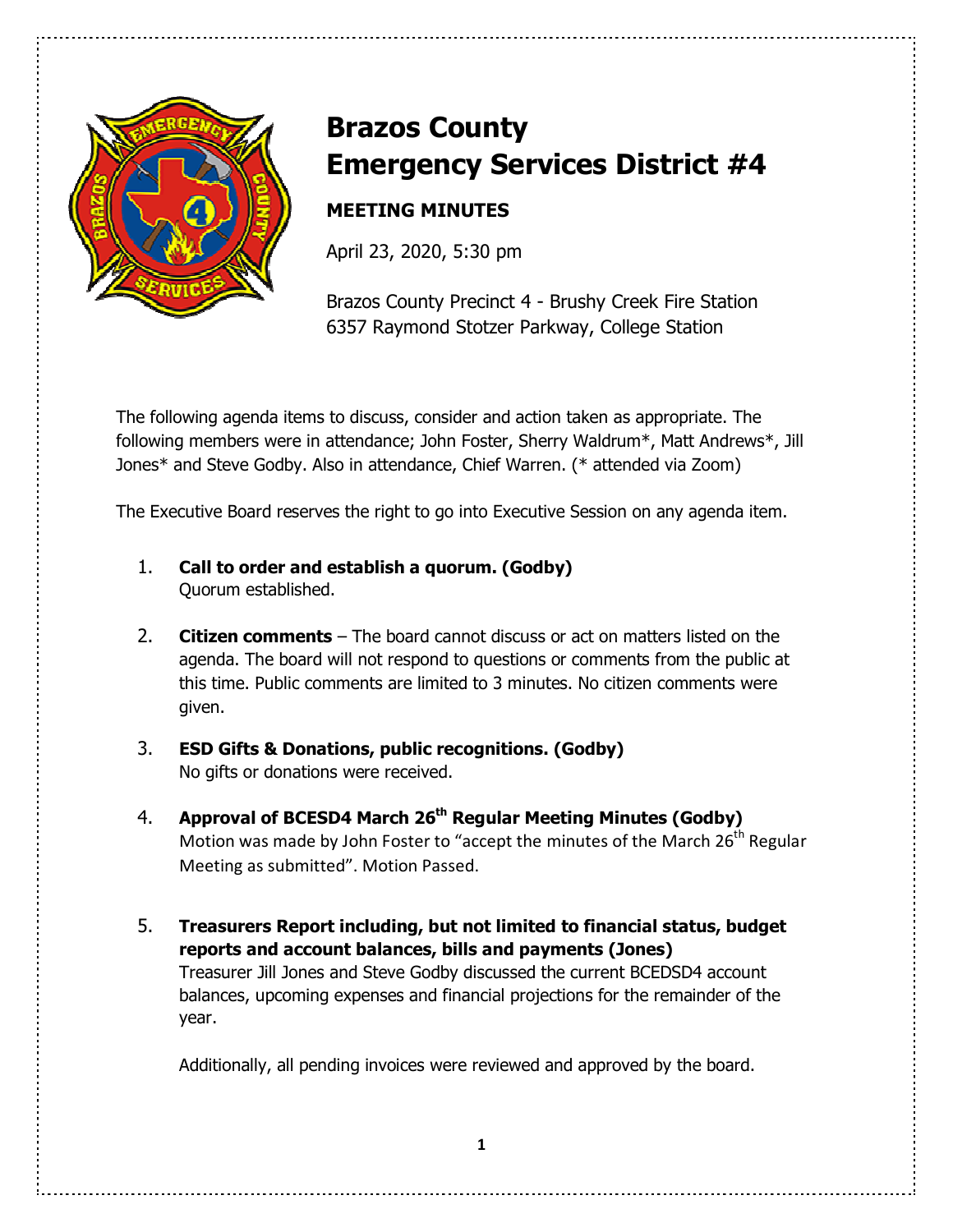John Foster related the current status of the annexation by the City of Bryan involving RELLIS Campus and surrounding area, per Attorney Ken Campbell's initial review.

 Godby reviewed the information prepared and ready to be installed on the BCESD4 website as required under the State of Texas "Property Tax Reform and Transparency Act." The board reviewed the information and now this information will be forwarded to Matt Andrews in order to get it installed on our website.

 Lastly, Jill Jones presented the final draft of the 2018-2019 Financial Audit prepared by Thompson, Derrig & Craig, P.C.

### 6. **Report from Brazos County Precinct 4 VFD report (Chief Warren)**

 Chief Warren provided the Fire Chief Update including financial review, new equipment, capital project involving standby generators, fire station reports, training, call volume, compliance testing, membership status and other items.

 A motion was made by John Foster "to empower Chief Warren to accept the bid of Malik Electric to install stand-by generators at Station 3 (Option 1) and Station 2 (Option 2)". Motion Passed.

 Several items from the "Chief's Punchlist" were also reviewed with Chief Warren and the board felt he was moving along on getting these items addressed.

#### 7. **Future VFD Suggestion Award Program (Foster)**

John Foster presented a VFD Suggestion Award Program for review and comment. John asked members to reply to him with edits or changes prior to the next board meeting.

#### 8. **Disaster Post-Activities / VFD Recognition (Foster)**

John Foster presented a formal VFD Recognition Program for review and comment. John asked members to reply to him with edits or changes prior to the next board meeting.

9. **BCESD4 Board Secretary Replacement Discussion & Action (Godby)**  Godby proposed that Sherry Waldrum assume the role of BCESD4 Board Secretary and Matt Andrew fill the role as BCESD IT Support.

 A motion was made by John Foster "to transition Sherry Waldrum to Board Secretary, effective immediately, and designate Matt Andrews as IT Support for the BCESD4." Motion Passed.

10. **Discuss and Act Upon a Resolution Regarding a Financing Agreement for the Purpose of Procuring a Truck and Related Equipment (Godby)**  A resolution regarding a financing agreement for the purpose of procuring a truck and related equipment was presented by Godby.